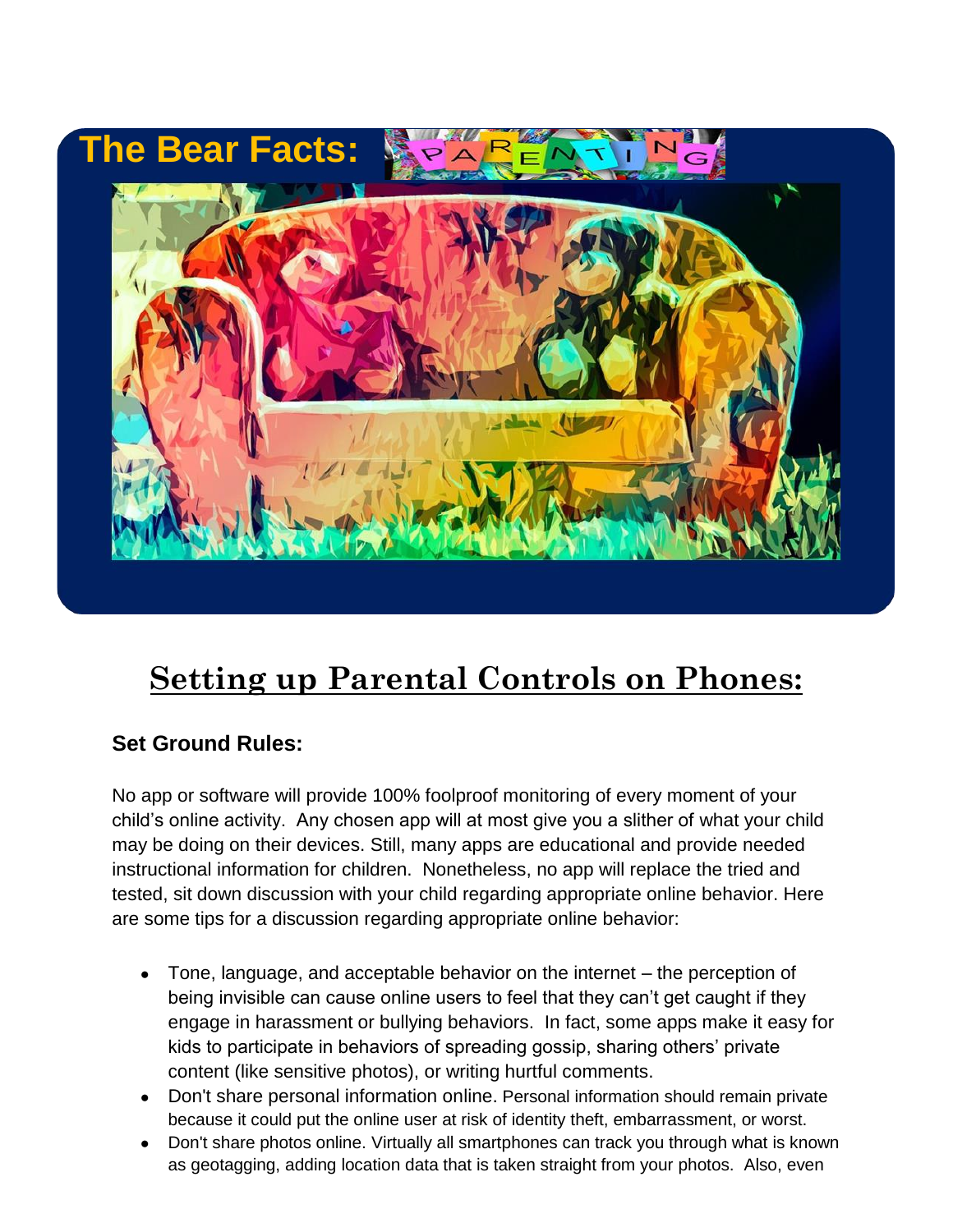those apps that have self-destructing message features (pics, videos, etc. disappear after a specified time) can be screen shot and shared.

- Don't follow or friend anyone you don't know. It's easy for a person online to present him or herself as someone they're not.
- Keep gaming chat just about the game. All other topics should be viewed with suspicion.

#### **Most Popular Social Media:** (*Polled our 6th graders who agreed with National polls)*

- 1. Tik Tok
- 2. Instagram
- 3. Snapchat

\**Many surveys noted Facebook as a popular one, too but that may be due to young people created accounts and not their usage*

## **Pros and Cons:**

#### **Tik Tok:**

| <b>Pros</b>                  | <b>Cons</b>                |
|------------------------------|----------------------------|
| Good for making friends      | Attention to predators     |
| <b>Great creative outlet</b> | Privacy concerns           |
| High entertainment value     | Prone to negative comments |

#### **Instagram:**

| <b>Pros</b>                        | <b>Cons</b>          |
|------------------------------------|----------------------|
| Privacy settings are very detailed | Adult content        |
| Learning platform                  | Addiction to content |
| <b>Showcasing Skills</b>           | Locating tags        |

#### **Snapchat:**

| <b>Pros</b>                        | <b>Cons</b>                     |
|------------------------------------|---------------------------------|
| User-friendly experience           | Useless content                 |
| Allows users to view their viewers | Excessive swiping and strolling |
| Less commercial content            | Absence of re-sharing content   |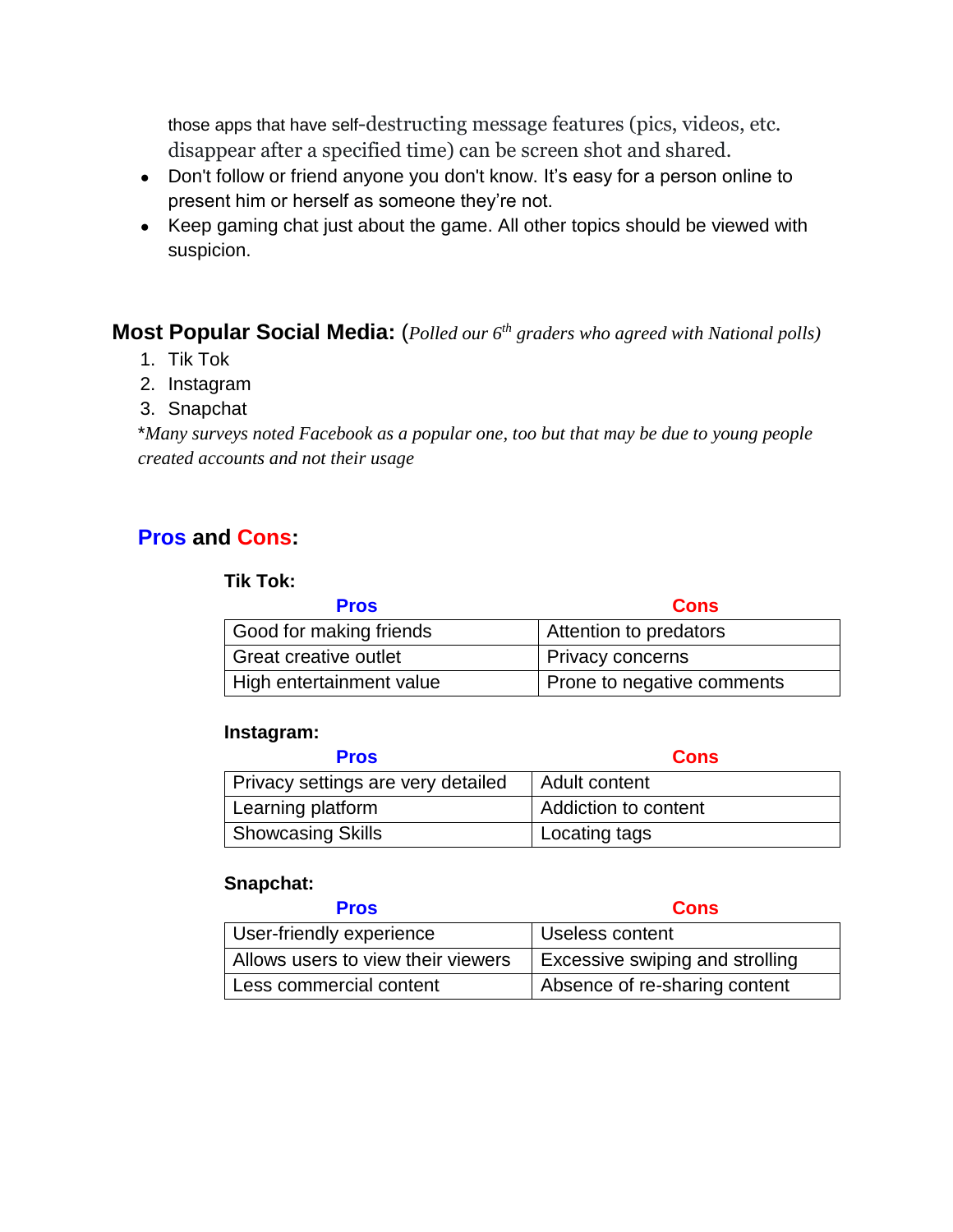# **Seven Best Parental Control Apps**

## **1**. **Family Orbit App** *(Paid Subscription)*

- Easy to use
- Access to phone records & Whatsapp messages
- Locates apps used to text, send photos, & videos

## **2. PhoneSheriff** *(Paid Subscription)*

- You can choose to block specific numbers
- The phone will also become locked at a time of your choosing.

#### **3. Kaspersky Safe Kids** *(Paid Subscription)*

- Allows you to block certain YouTube searches
- Reports to you on your child's Facebook activity, such as things they're posting to the public and new friends they've added.
- As a unique feature, it also shares helpful tips from child psychologists so you gain a better understanding of how your child may be thinking when using their mobile.

#### **4. McAfee Safe Family** *(Paid Subscription)*

- It sends you personal updates on what's going on with your child.
- If your child has their GPS tracking mode on, the McAfee Safe Family app will tell you what locations they have visited

## **5**. **Verizon Smart Family** *(Paid Subscription)*

• Gives you all the typical features such as GPS location tracking, screen on-time, and blocking of websites and apps. However, it also allows you to place a pause on the internet access your child's phone receives. This is great for children who can't stop browsing while in class or can be used as a punishment for chores that are yet to be done.

## **6. Google Family Link** *(Free!)*

• Limiting screen time is one thing, but what if you could see exactly what apps were active and for how long your child used them? That's what Google Family Link provides in the form of an activity report.

## **7. Apple ScreenTime** *(Paid Subscription)*

• If you have Apple products, you will want to get Apple ScreenTime. No matter what platform you're on, be it a smartphone, tablet, or Mac desktop, you can monitor each and every app your child uses. You get a detailed report of how long an app was used for and how frequently as well.